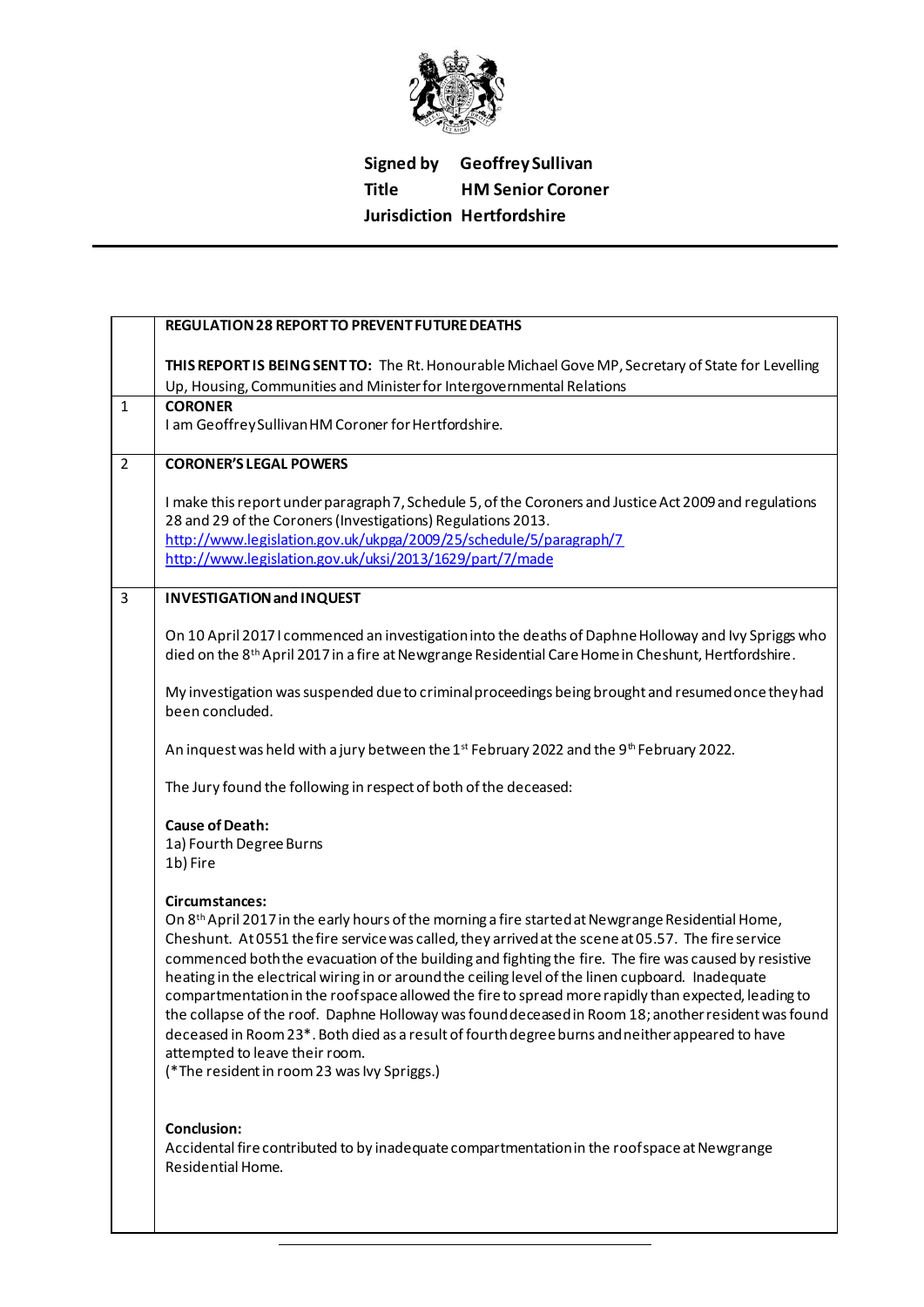| $\overline{4}$ | <b>CIRCUMSTANCES OF THE DEATH</b>                                                                                                                                                                                                                                                                                                                                                                                                                                                                                                                                                                                                                                                                                                                                                         |
|----------------|-------------------------------------------------------------------------------------------------------------------------------------------------------------------------------------------------------------------------------------------------------------------------------------------------------------------------------------------------------------------------------------------------------------------------------------------------------------------------------------------------------------------------------------------------------------------------------------------------------------------------------------------------------------------------------------------------------------------------------------------------------------------------------------------|
|                | The fire at Newgrange was a major incident involving 12 fire engines and multiple entries by fire fighters<br>with breathing apparatus to evacuate the building. At the time of the fire, there were 35 residents in<br>occupation. Each of the residents was either unable to mobilise independently or had limited mobility,<br>several had symptoms of dementia. The fire fighters evacuated the first floor by carrying residents<br>downstairs. They protected the residents from burning debris falling from the roof above with their<br>backs, as the roof collapsed around them. 33 of the residents were successfully rescued from the blaze,<br>sadly the two deceased were not.                                                                                               |
|                | I heard evidence from a number of witnesses from Hertfordshire Fire & Rescue Service:<br>Deputy Chief Fire Officer-<br>Group Commander and Fire Investigation Officer -<br>Temporary Group Commander and Community Protection Manager-<br>Station Commander and Fire Protection Manager -<br>(The job titles set out above were held by the witnesses at the time of writing their statements).<br>I also heard evidence from an independent fire safety expert -                                                                                                                                                                                                                                                                                                                         |
|                | All of the witnesses listed above expressed concern that sprinkler systems are not a mandatory<br>requirement for care homessuch as Newgrange, in which many residents have either limited or no<br>independent mobility. The fire investigator<br>gave evidence that had there been such a<br>system in place, the deceased would very likely have survived.                                                                                                                                                                                                                                                                                                                                                                                                                             |
|                | I also heard evidence that care homes such as Newgrange, despite their residents having either limited or<br>no independent mobility, do not fall under the national definition of 'Higher Risk Buildings'. I heard that<br>if a building is classified in this way, it brings about greater consultation with fire authorities and building<br>control regarding its design, management and construction and implications for the Responsible Person<br>and how the Fire Risk Assessment is conducted. I understand that for a care home to be classified as a<br>High Risk Building it must be over 18m in height (or at least 7 storeys). The focus on the height of the<br>building does not appear to take into account the increased risk brought about by the inability of certain |
|                | occupants to self-evacuate from a building in case of fire, whatever its height.                                                                                                                                                                                                                                                                                                                                                                                                                                                                                                                                                                                                                                                                                                          |
| 5              | <b>CORONER'S CONCERNS</b>                                                                                                                                                                                                                                                                                                                                                                                                                                                                                                                                                                                                                                                                                                                                                                 |
|                | During the course of the inquest the evidence revealed matters giving rise to concern. In my opinion<br>there is a risk that future deaths will occur unless action is taken. In the circumstances it is my statutory<br>duty to report to you.                                                                                                                                                                                                                                                                                                                                                                                                                                                                                                                                           |
|                | The MATTERS OF CONCERN are as follows. -                                                                                                                                                                                                                                                                                                                                                                                                                                                                                                                                                                                                                                                                                                                                                  |
|                | (1) That sprinkler systems are not a mandatory requirement for care homes whose occupants have either<br>limited or no independent mobility and are therefore at higher risk from fire.                                                                                                                                                                                                                                                                                                                                                                                                                                                                                                                                                                                                   |
|                | (2) That care homes whose occupants have either limited or no independent mobility, and are therefore<br>at higher risk from fire, are not deemed to be 'Higher Risk Buildings' unless they are at least 18m in<br>height or at least 7 storeys high.                                                                                                                                                                                                                                                                                                                                                                                                                                                                                                                                     |
|                |                                                                                                                                                                                                                                                                                                                                                                                                                                                                                                                                                                                                                                                                                                                                                                                           |
|                |                                                                                                                                                                                                                                                                                                                                                                                                                                                                                                                                                                                                                                                                                                                                                                                           |